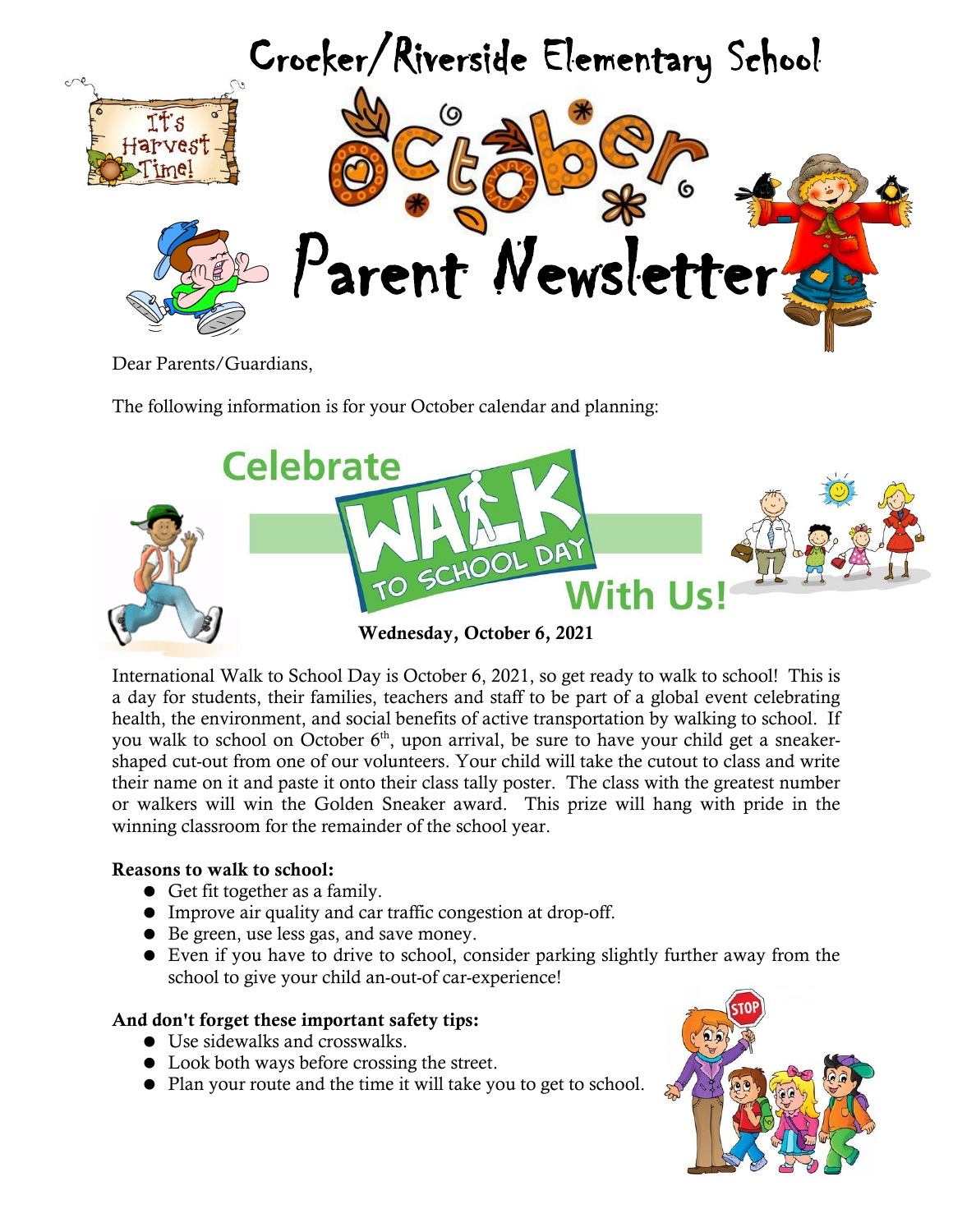

Individual student pictures will be taken on this day. It will be a **FREE DRESS DAY** for students. Order forms will be sent home with students so you can pre-order pictures online or you can detach and complete the order envelope making your **checks payable to Excel Photographers**. **Students are to bring their order envelope on picture day and give their envelope to the photographer.** We will be using these photos for the school yearbook. Due to COVID the photographs will be hands-off and not fixing the students hair, clothing, etc. Please make sure your child's picture is taken for the yearbook even if you are not purchasing pictures.



**The Great California ShakeOut Thursday, October 21, 2021**

Crocker/Riverside Elementary School will be participating in The Great California ShakeOut. Millions of people worldwide will practice how to Drop, Cover, and Hold On at 10:21 a.m. on Thursday, October 21<sup>st</sup> during the Great ShakeOut Earthquake Drills, which began in California in 2008.

Participating is a great way for your family to be prepared to survive and recover quickly from big earthquakes– wherever you live, work, or travel. For more information about The Great California ShakeOut go to www.shakeout.org/California.



Student who want to wear their Halloween costume to school may do so on this day. (Just an FYI, wear your costume to school at your own risk; the school and staff are not responsible for any lost/damaged costumes. **NO makeup, masks or weapons allowed!!** Students must be able to get in and out of their custom to use the bathroom by themselves and participate in P.E.!)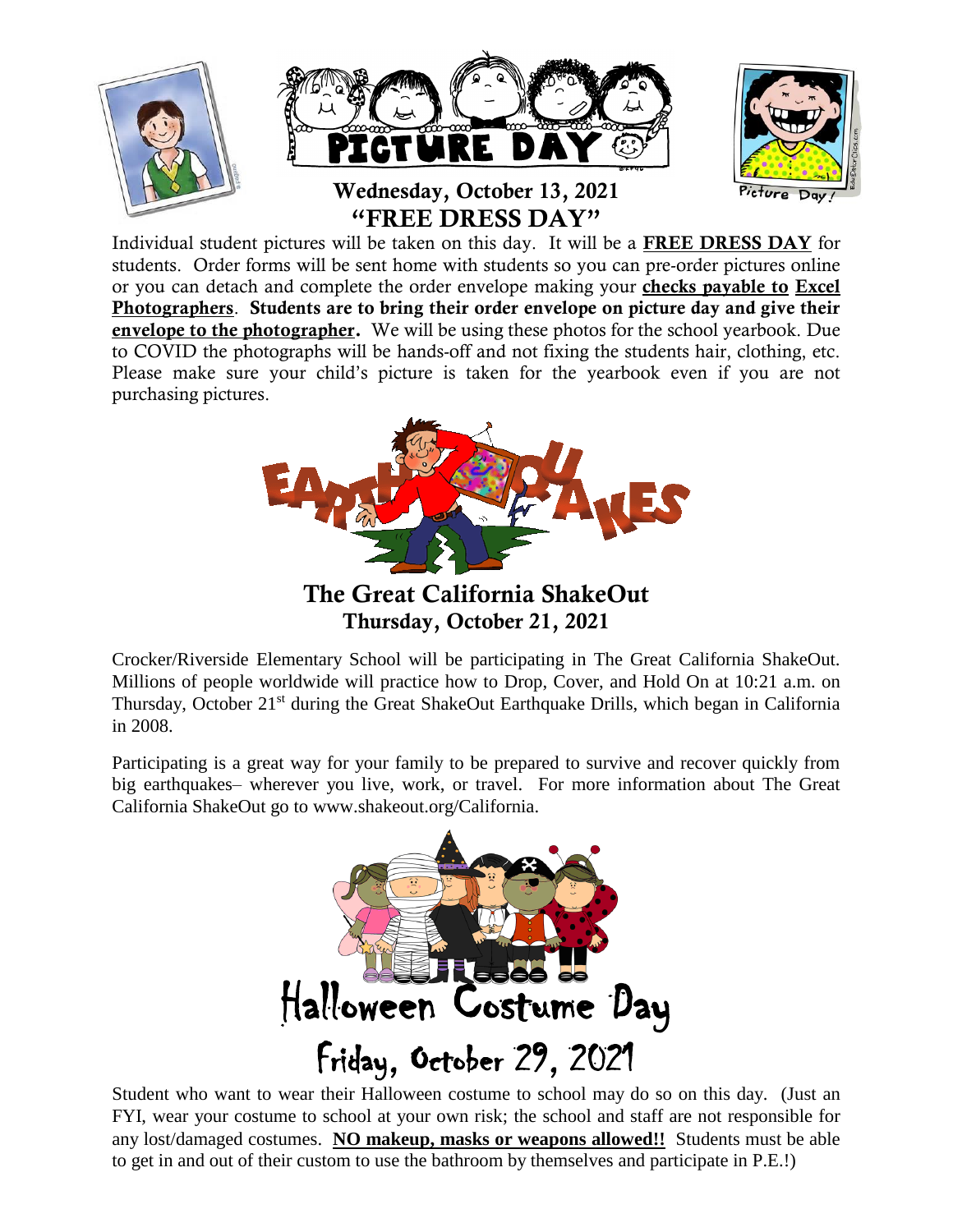# **REMINDER**



**Thursdays are early out days for students**

 **AM Kindergarten 8:00 am - 11:20 pm (M-F)** 

 **Kindergarten 11:40 am – 2:12 pm Thursdays** 

 **Grades 1-3 9:00 am 2:02 pm Thursdays** 

# **Grades 4-6 9:00 am – 2:12 pm Thursdays**



This information applies to everyone. Thank you for your cooperation.

## **The parking lot is for STAFF ONLY!!**

- **Do not drive, bike or walk through the parking lot.**
- Walk on sidewalks *not* through the parking lot.
- **•** Use the crosswalk. DO NOT JAYWALK.
- Drop and Go zone in front of school. **Keep moving!** No parked cars: you can be ticketed.



Please be courteous to our neighbor's. Don't pull into/block driveways or move their garbage cans, find another place to

## park!!

**Red zone** for school buses only!



Thank you for setting a good example for all our students by being considerate and thoughtful of others and keeping our neighborhood and school safe for everyone.





Our school provides a FREE Breakfast & Lunch Program for all students. Our school cafeteria serves FREE breakfast every morning starting at 8:30 a.m. You do not need to sign your student up for the program, just send your student to the cafeteria to eat a healthy breakfast to get a good jump on the start of their day!